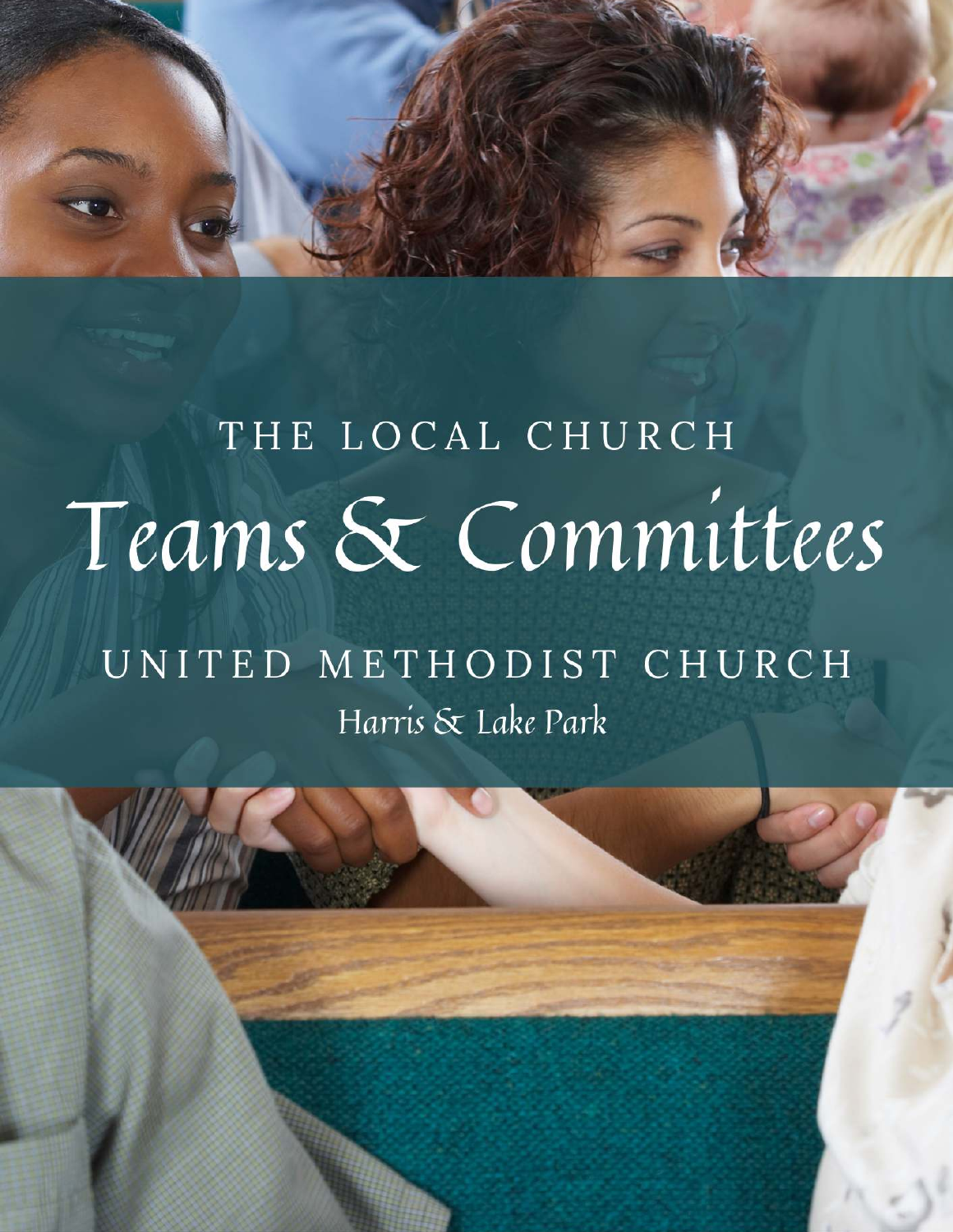# Pastor

Our Discipline is clear on the duties of a pastor:

### 1. Preaching and general church ministry:

- To preach the Word of God, lead in worship, read and teach the<br>Scriptures, and engage the people in study and witness.
- To counsel persons with personal, ethical or spiritual struggles. To perform marriages and funerals.
- To visit in the homes of the church and the community, especially among the sick, aged, imprisoned, and others in need.
- To maintain all confidences inviolate, including confessional confidences except in the cases of suspected child abuse or neglect, or in cases except in the cases of suspected child abuse or neglect, or in cases where mandatory reporting is required by civil law.

### 2. Sacrament:

- To administer the sacraments of baptism and the Supper of the Lord
- according to Christ's ordinance. To encourage the private and congregational use of the other means of grace.

### 3. Order:

- To be the administrative of the congregation are adequately provided organizational concerns of the congregation are adequately provided
- To administer the temporal affairs of the church in their appointment, the annual conference, and the general church.
- the annual conference, and the general church. To participate in denominational and conference programs and training
- opportunities. To lead the congregation in racial and ethnic inclusiveness.

### 4. Service: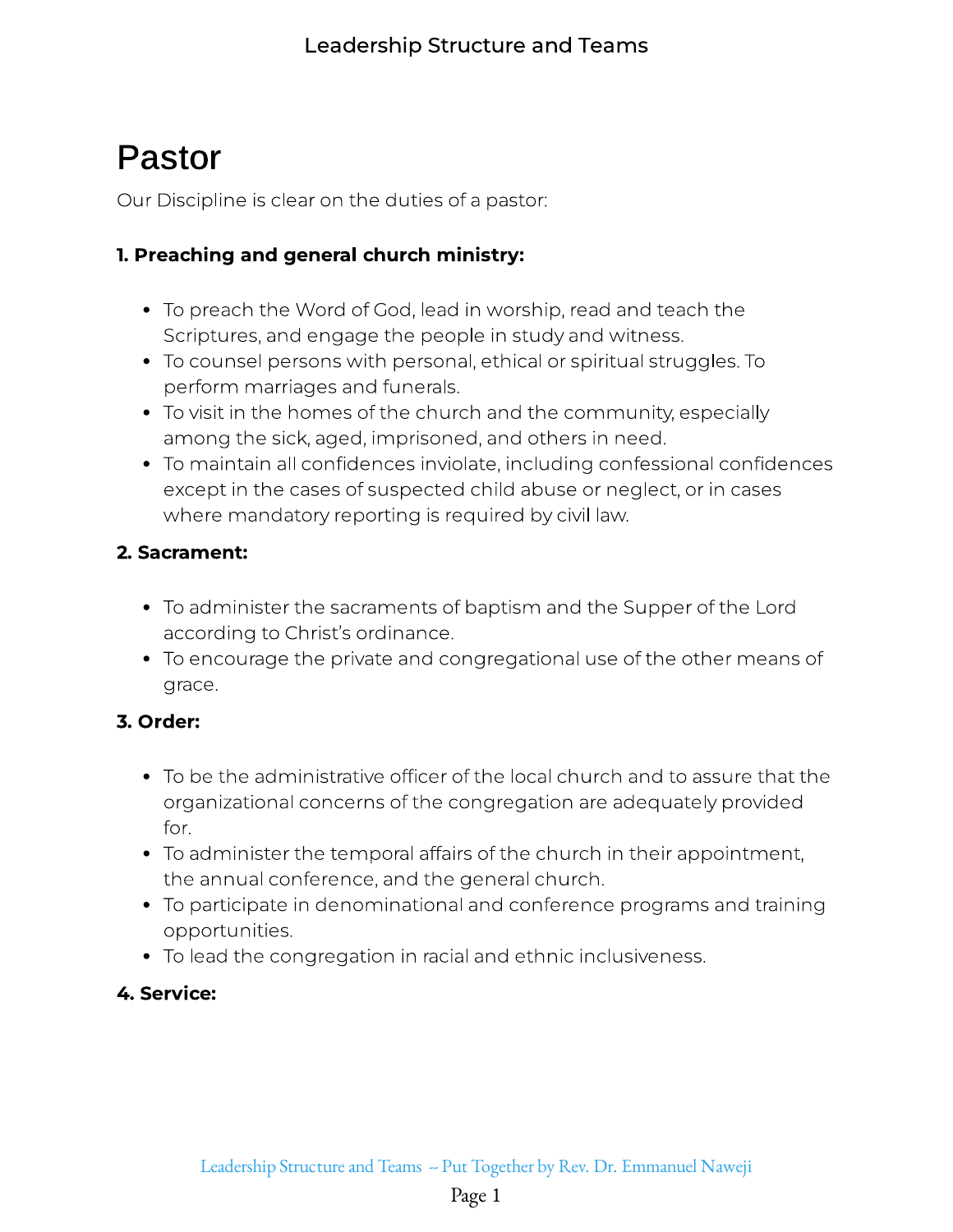- To embody the teachings of Jesus in servant ministries and servant
- To give diligent pastoral leadership in ordering the life of the congregation for discipleship in the world.
- To build the body of Christ as a caring and giving community, extending the ministry of Christ to the world.
- To participate in community, ecumenical and inter-religious concerns and to encourage the people to become so involved and to pray and and to encourage the people to become so involved and to pray and labor for the unity of the Christian community.

Pray for your pastor to have God's wisdom in fulfilling these responsibilities!

# Lay Member/Alternate Lay Member of Annual Conference

The Lay Member of the Annual Conference (LMAC), along with the pastor, will to the local church council on actions of the annual conference as soon as to the local church council on actions of the annual conference as soon as possible, but not later than three months after the close of the conference.

The LMAC shall be the voting lay representative from the local church at the annual conference session, unless prevented from attending, in which case the alternate I MAC shall attend and vote on behalf of the local church.

The LMAC is seated on the following teams by virtue of their office:

Staff-Parish Relations Committee Finance Committee Lay Leadership Selection Committee

### Duties of the LMAC:

- 1. PRAY!
- 2. Attend and report on actions of the Annual Conference.
- . Attend and report on actions of the Annual Conference. . Attend the regular Council meetings.
-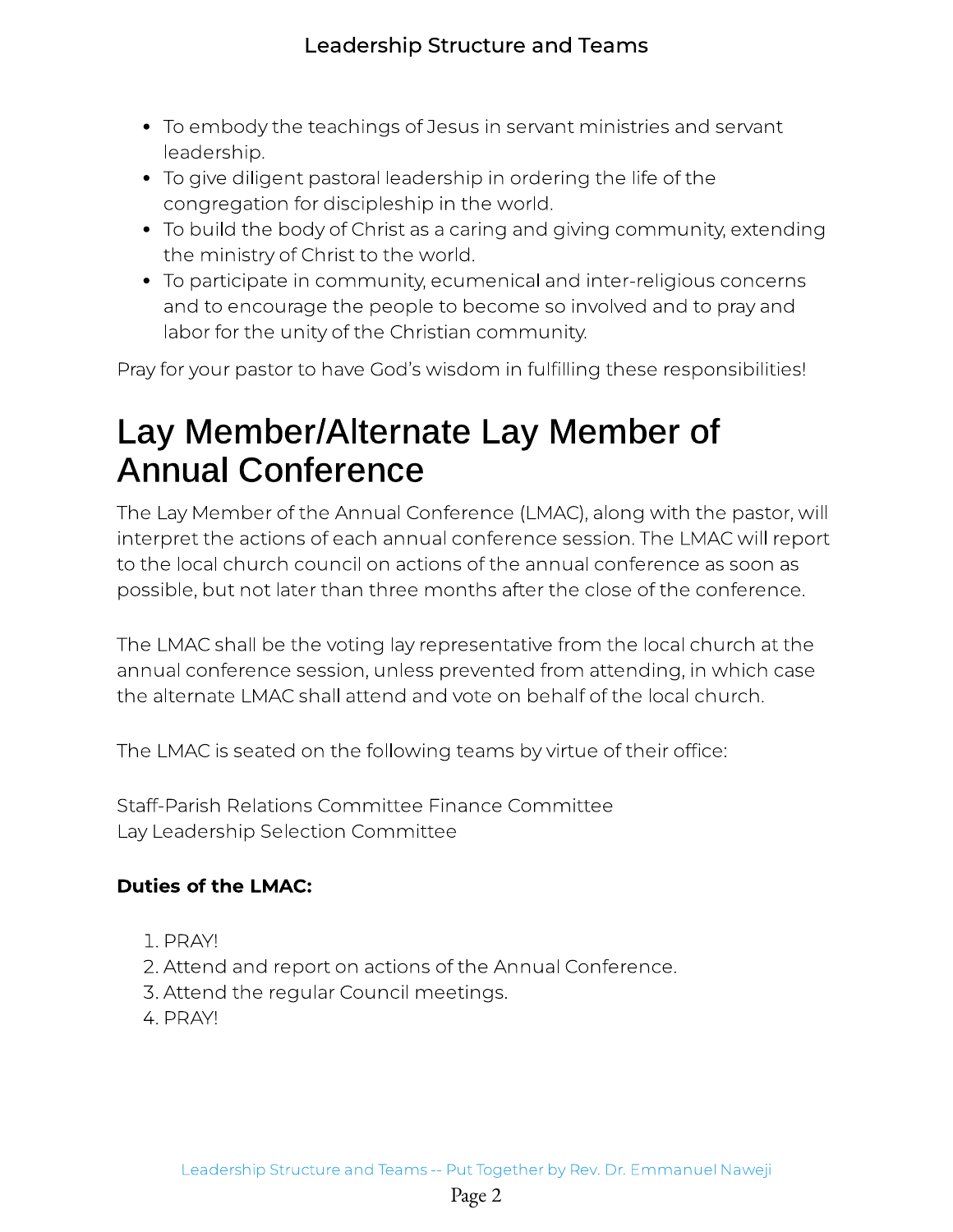### Chairperson of the Administrative Council Duties:

- 1. PRAY!
- 2. Attend the regular monthly meetings of the Council.
- 3. Lead the Council in fulfilling its responsibilities.
- 4. Prepare and communicate the agenda of the Council in consultation with the pastor, lay leader, and others.
- 5. Review and assign responsibility for the implementing of actions taken by the Council.
- 6. Communicate with members of the Council, and others as appropriate, to permit informed action at the Team meetings.
- 7. Coordinate the various activities of the Council.
- 8. Provide the initiative and leadership for the Council as it does the planning, establishing goals and objectives, and evaluation of ministry.
- 9. Participate in leadership training programs as offered by the annual conference and/or district.
- 10. PRAY!

The Council Chairperson is entitled to attend meetings of all boards and<br>committees of the church unless specifically limited by the Book of Discipline. This position is specifically included on the Finance Committee. The Council Chairperson is welcome to attend annual conference, and may also serve as Chairperson is welcome to attend annual conference, and may also serve as

# Administrative Council Members-at-Large

The Lay Leadership Selection Committee may place additional members-at-<br>large on the Council. Their election is meant to provide a broader representation of the congregation. They have full voice and vote, and they representation of the congregation. They have full voice and vote, and they are expected to perform these duties:

- 
- $\overline{P}$ . Attana . Attend all regular meetings of the Council.
-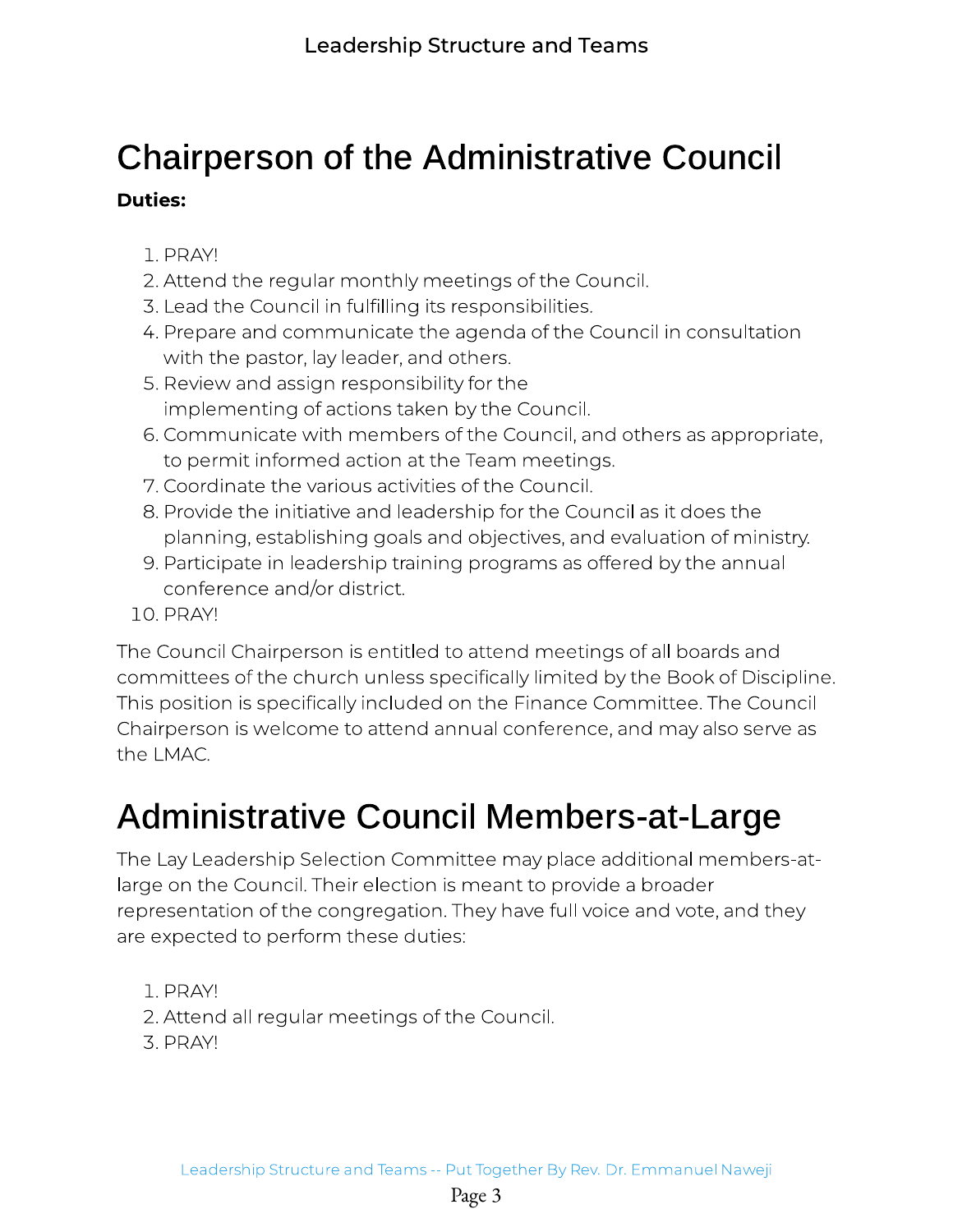These members are usually set-up in three-year classes, with one-third being replaced annually.

# Committee on Finance: Chairperson and **Committee**

The Finance Committee is made up of the Finance Chairperson, Pastor,<br>LMAC, Council Chairperson, Staff-Parish Relations Chairperson, Board of Trustee Representative, Stewardship Chairperson (if there is any), Lay Leader, Trustee Representative, Stewardship Chairperson (if there is any), Lay Leader, Financial Secretary, Treasurer, and At-large members as determined by the charge conference.

### Duties:

- $\bullet$  PRAY!
- The committee Chair attends all regular meetings of the Council.
- Each year, ask for budget requests from all areas, ministries, and Each year, ask for budget requests from all areas, ministries, and
- chairpersons.<br>• Each year, compile a complete budget for the church, and submit it to the Council for review and adoption.
- Develop and implement plans to raise sufficient income to meet the budget adopted by the Council.
- Administer all funds received according to instructions from the Council.
- Designate a counting committee for weekly offerings.
- Make provision for an annual audit of the records of the financial officers. of the local church, and all its organizations, with report to the Charge of the local church, and all its organizations, with report to the Charge
- Recommend to the Council proper depositories for the church's funds.
- Contributions designated for specific causes shall be promptly forwarded according to the intent of the donor, and shall not be used for any other purpose.
- any other purpose. After the Council approves the budget, all other changes must be
- approved by the Council.<br>Annually prepare a report to the Council of all designated funds separate from the current expense budget. from the current expense budget.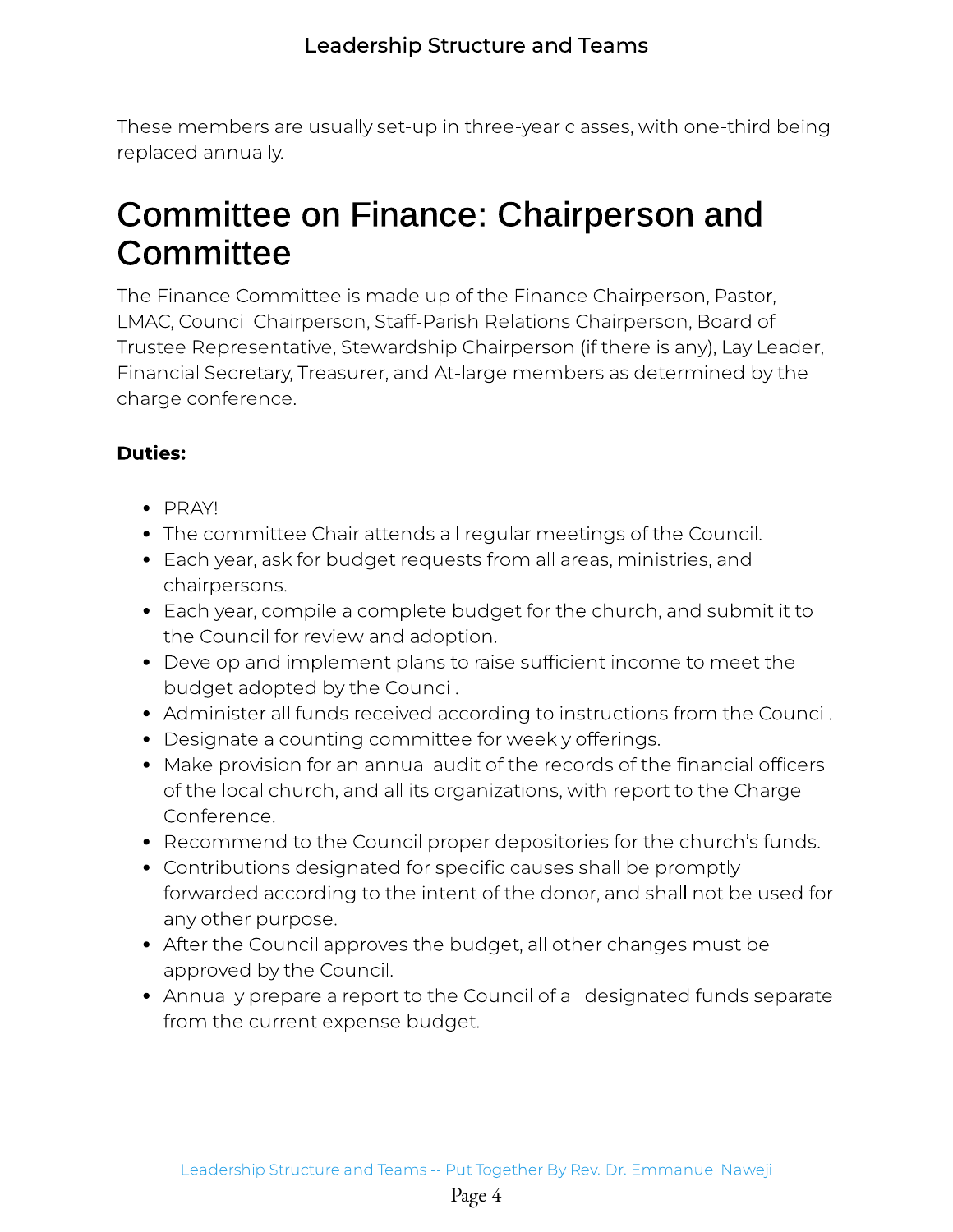### Staff Pastor-Parish Relations: Chairperson and Committee

The Pastor-Parish Relations Chairperson is responsible to meet with the SPPR. team at least quarterly. The Chairperson is also seated on the Finance Team.

### Duties of the SPPRC include:

- 
- Chair attends all regular meetings of the Council. the pastor, staff, and their families.
- $\bullet$  Promote unity in the church.
- Confer with and counsel Pastor and Staff on matters pertaining to the effectiveness of ministry; relationships in the congregation; conditions that may impede the effectiveness of ministry; interpret the nature and function of the ministry. Include counsel in setting priorities in the use of gifts, skills, and time to meet the demands of ministry.
- Provide at least annual evaluation for pastor/staff for use in designing Provide at least annual evaluation for pastor/staff for use in designing ongoing effective ministry, and for identifying continuing educational
- needs and plans.<br>• Interpret to the congregation how ministry works in the United Interpret to the congregation how ministry works in the United Methodist Church (open itinerancy, preparation for ordained ministry,
- etc.)<br>• Develop job descriptions for all hired personnel.
- Consult with and support pastor/staff concerning continuing education and spiritual renewal.
- To enlist, interview, evaluate, review, and recommend annually to the To enlist, interview, evaluate, review, and recommend annually to the charge conference lay preachers and persons for candidacy for ordained
- ...............<br>Confer with pastor when need for change is evident. **To do now: PRAY!**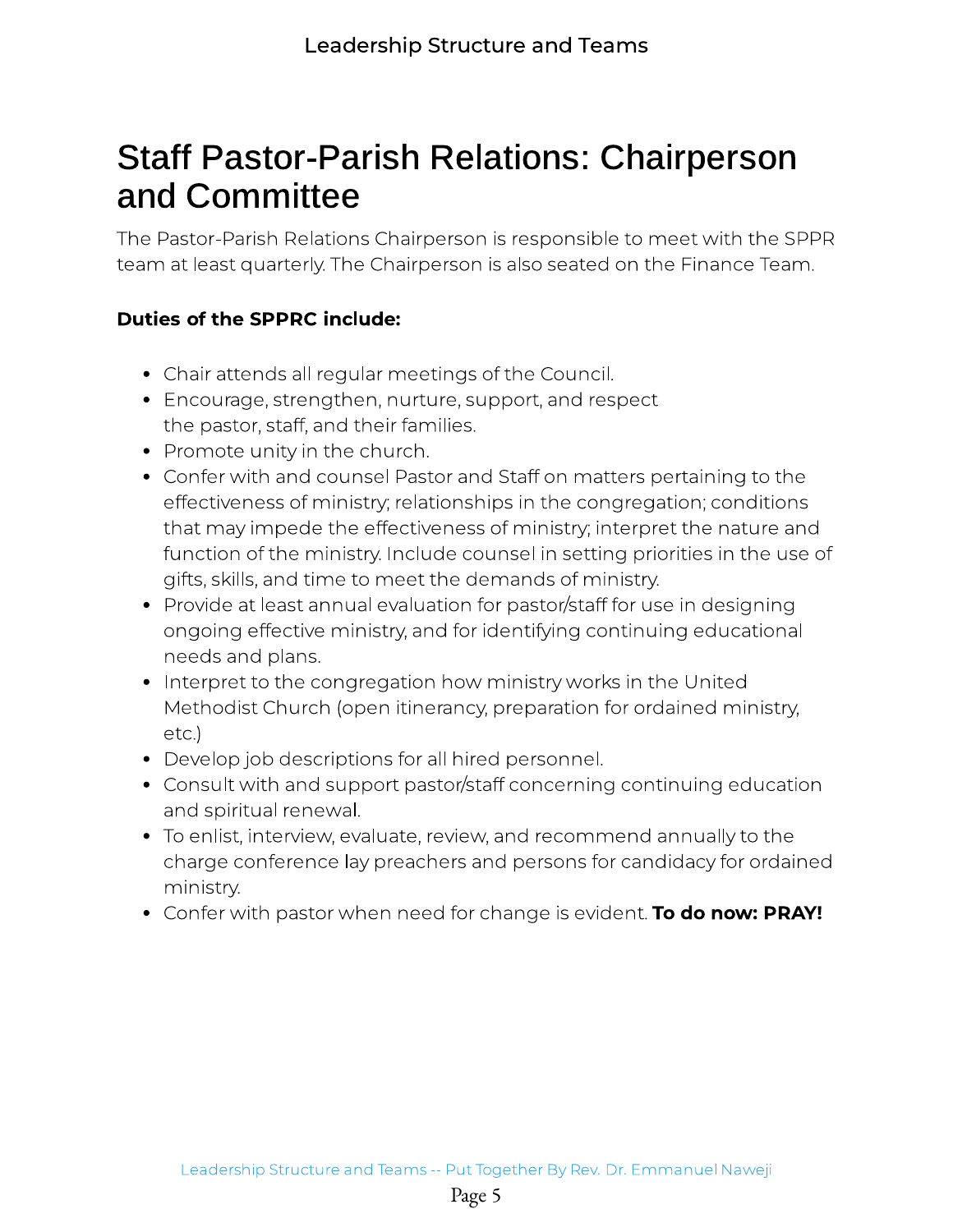# Financial Secretary

### General duties include:

The Financial Secretary is seated on the Finance Committee.

#### PRAY!

- Attend all regular meetings of the Council.<br>• Supervise the counting of all offerings.
- 
- Post all contributions in appropriate accounts.
- Maintain proper giving records for each person or family in the congregation who gives.
- Prepare/Distribute quarterly giving statements to the congregation. Prepare/Distribute quarterly giving statements to the congregation.

# Church Treasurer

### General duties include:

- $\bullet$  PRAY!
- Attend all regular meetings of the Council.
- Disburse contributions to items represented in the church budget.
- Send conference benevolence based on income.
- Make regular, detailed reports on funds received and disbursed to the Finance Committee and the Council.

# Board of Trustees: Chairperson and Board

The Board of Trustees, while nominated by the Nominations and Leadership<br>Development Committee, shall organize themselves from within with their membership with these officers: membership with these ofcers:

- . Chairperson and Vice-Chairperson
- 
- 3. Representative to the Finance Committee . Representative to the Finance Committee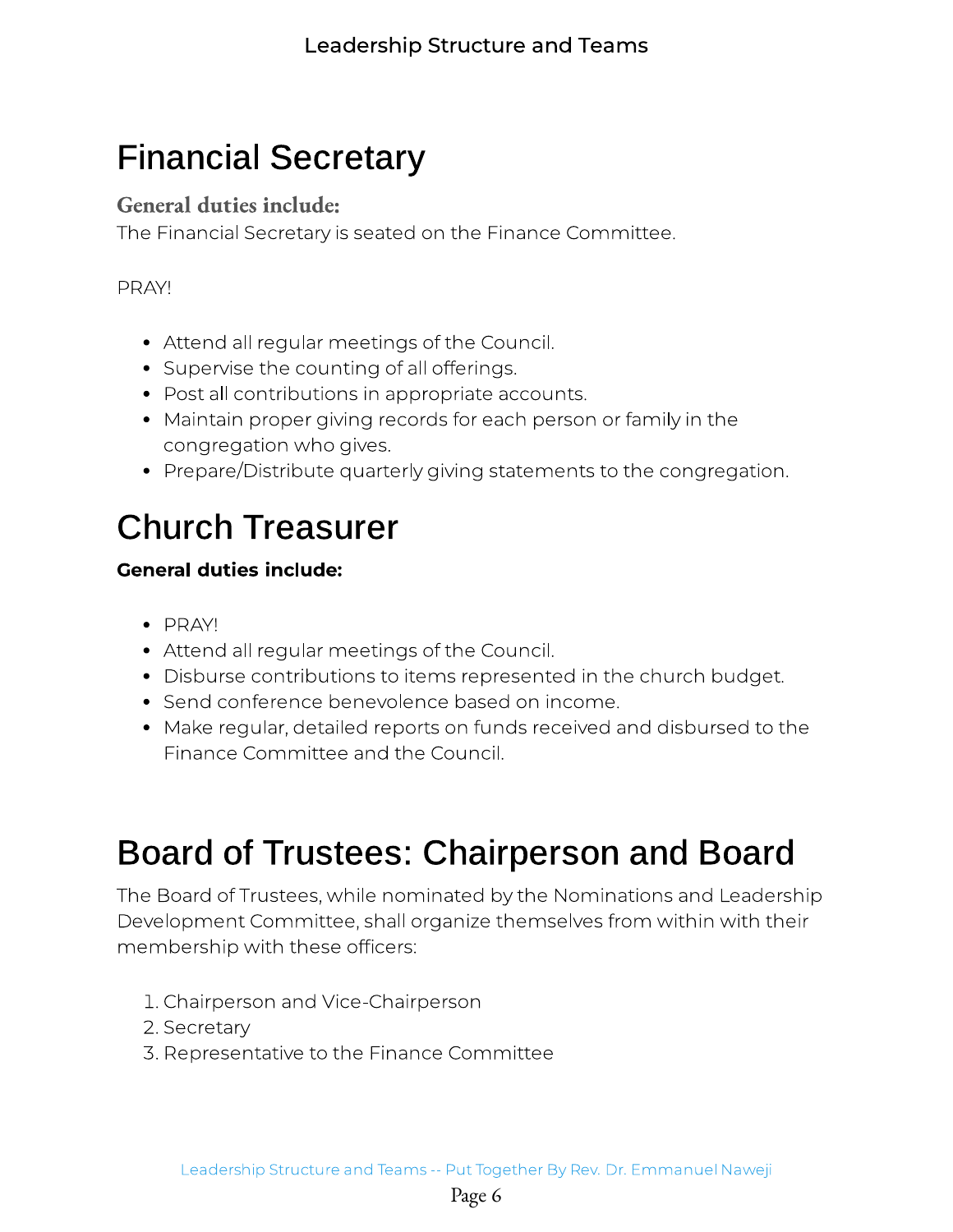### Leadership Structure and Teams

The board of trustees may also want to have one or more members give<br>special attention to the Nursery (to give the best impression to parents and children). Others may serve as a Parsonage Committee, while others could children). Children in the serve as a Parsonage Committee, while could consider see to other needs (church van, other buildings, etc.)

#### Overall duties mandated by the Discipline include:

- 
- The superistics all regular meetings of the Council. The supervision, oversight, and care of all real property owned by the
- local church.<br>• Each year review to see that all insurance coverage is adequate, including property, liability, crime, and personnel insurance. Results of this review are to be presented at the annual Charge Conference.
- Grant permission to outside organizations who want to use the building only when that use is consistent with the Social Principles.
- Make annual review of parsonage to ensure proper maintenance.
- Receive and administer all bequests, trusts, etc.
- Perform annual accessibility audit of the buildings.
- $\bullet$  To do now: PRAY!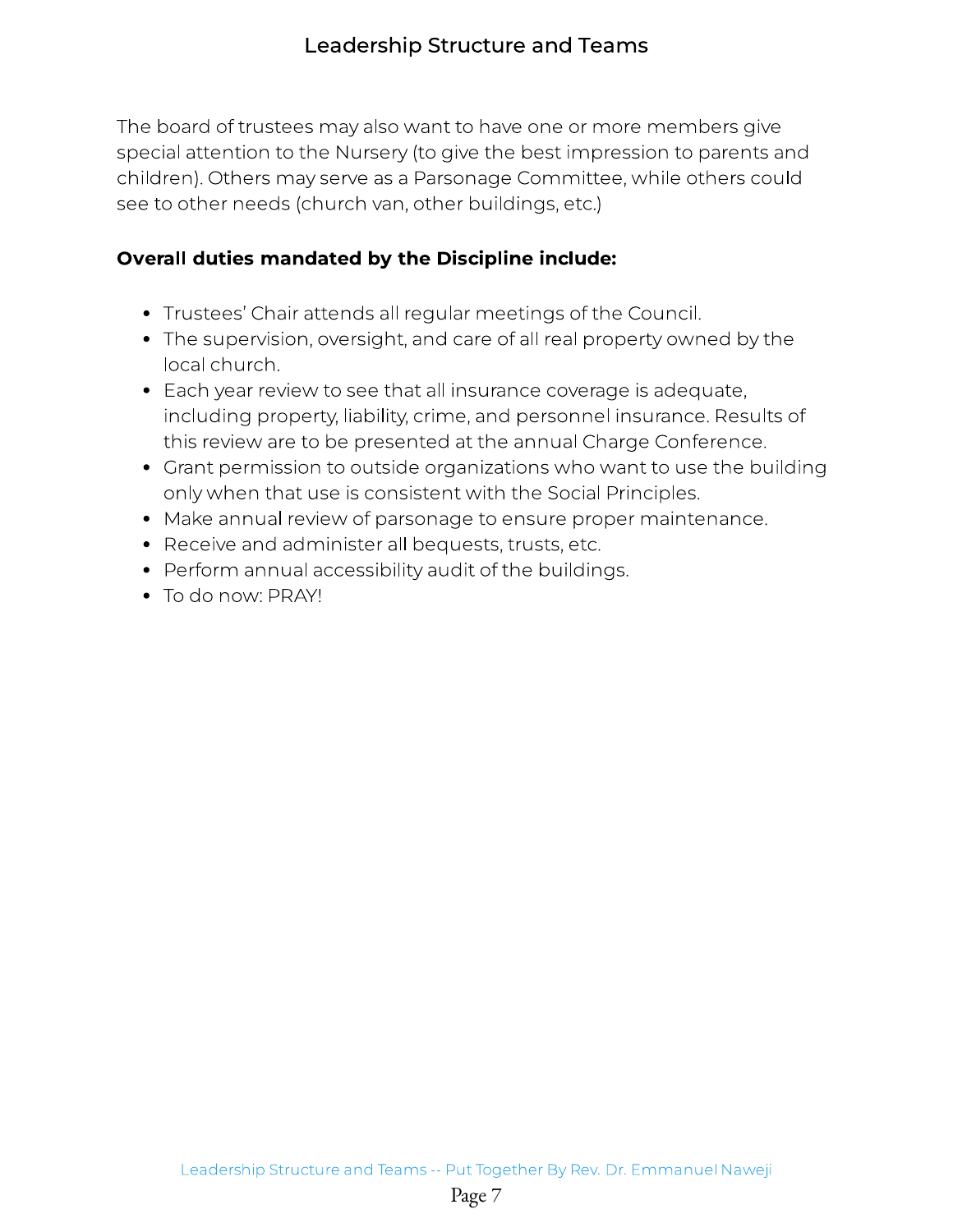# Evangelism

The Evangelism Chair MUST be a person who genuinely cares about the lost to Him. This chairperson needs to look at the total scope of what the church is doing to win the lost, listening to God's leading on what we can do that we're doing to win the lost, listening to God's leading on what we can do that we're not don'ny d

### Duties:

- 
- PRAY!<br>• Attend all regular Council meetings with a report from your area.
- Develop a church Plan for Evangelism. Be as broad in your understanding of evangelism as possible. The Evangelism Chairperson will try to help the church to keep the main thing the main thing ... which is, to bring people to Christ.
- Provide training and tools for the congregation to understand, and do, evangelism better.
- $\bullet$  PRAY!

# Missions/VIM Chairperson

The Missions Chairperson is asked to explore the ways the local church and its members can become involved in reaching out to others, whether in Guatemala, Louisiana/Mississippi, Louisville or Nashville inner city, African, or ... Guatemala, Louisiana/Mississippi, Louisville or Nashville inner city, African, or ... some place else God is calling us to go.

### Duties:

- 
- help in the fundraising for a team/person or special need.
- keep ways to be in mission before the congregation.
- keep ways to be in mission before the congregation. To do now miny films good where He is leading to minimize me sang and globally.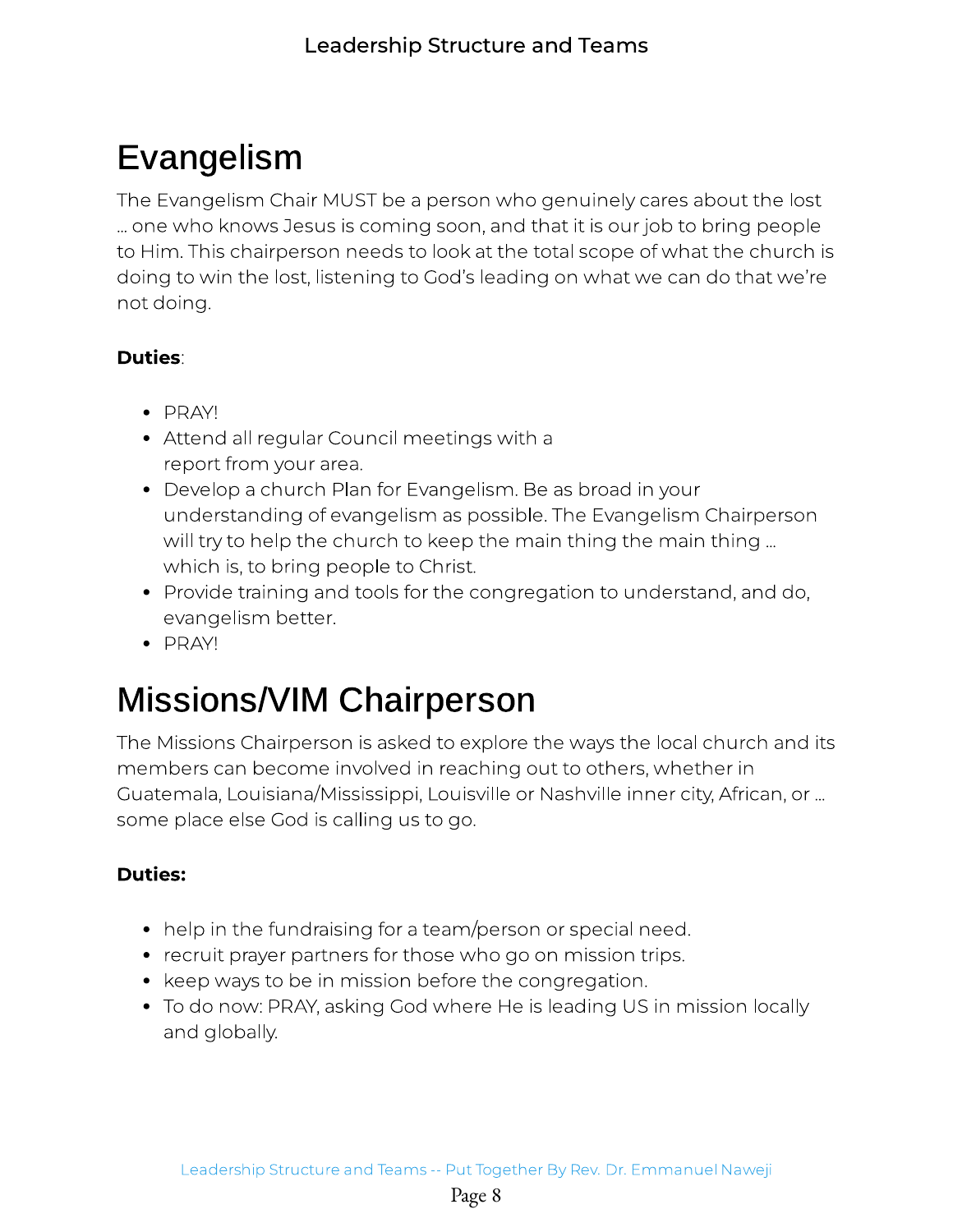# Membership Secretary

The Membership Secretary shall keep accurate records of the church<br>membership by the approved methods and formats outlined in the Book of membership by the approved methods and formats outlined in the Book of Discipline.

#### Membership changes include recording:

- 
- Baptisms<br>• Confirmation
- Church Membership Changes by Profession of Faith, Restorations, Transfers to or from other UMC's, Transfers to or from other Denominations, Withdrawals, and Deaths. Marriages (name changes)
- Plan to attend all regular meetings of the Council. Plan to attend all regular meetings of the Council.

To do now: PRAY for a growing, increasing membership.

# Church Historian

The Church Historian has the responsibility of re- cording, archiving, and<br>displaying all articles pertinent to the history of their local church, and how it displaying all articles permitted to the history of their local change in the host is connects with the larger church, from the district to the conference.

These records are important in providing details when there are special<br>events and times of celebration.

To do now: PRAY that we will have a clear sense of connection to our ROOTS with saints of the past. with saints of the past.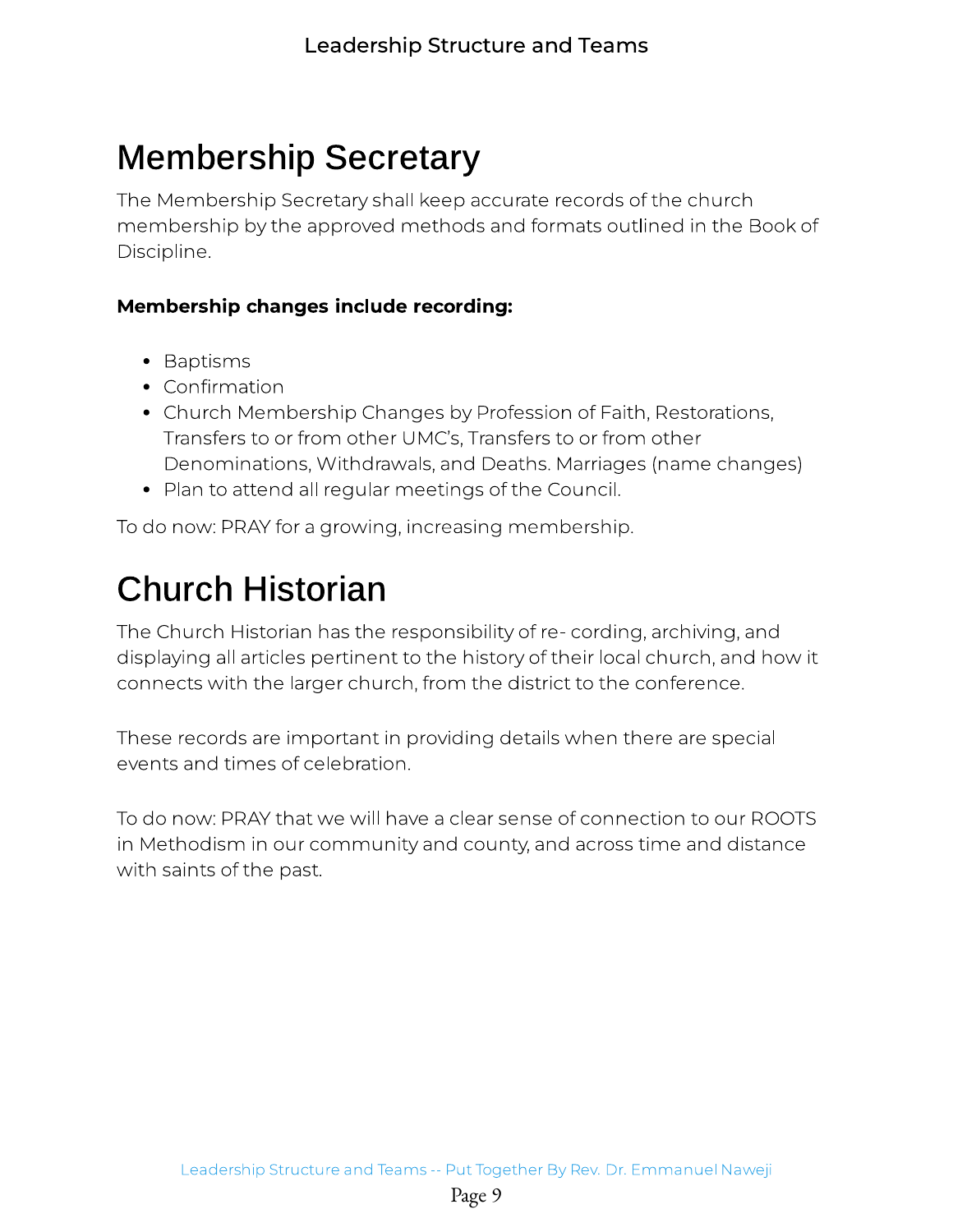# Worship Commission

the team's focus is on short- and long-range planning of worship. and on developing the congregation as an active, vital worshipping community. PPP<sub>P</sub>

### The role of the team is to:

- 1. oversee, in collaboration with the pastor, the various worship ministries<br>in the congregation: communion stewards, worship leaders, acolytes, ushers, greeters, or others.
- 2. to lead the leaders of the above worship ministry areas to recruit and train persons for their various ministries.
- 3. communicate regularly with the pastor and other worship leaders to ensure they have the implements and supplies they need for worship.
- 4. be aware of existing policies about worship and the use of worship. ware aware of existing policies about working and the use of worship space and revise or develop new policies as may be needed or
- requested. . participate in the worship planning team if there is one.

### Communion Stewards

Communion Stewards do work that is more closely related to that of the<br>Levites of old than anything else we do in modern church! Handling the bread and cup that will symbolize to us the Body and Blood of Christ is a holy task, and merits a prayerful, reverent approach. task, and merits a prayerful, reverent approach.

### **Duties include:**

- Preparing communion elements (bread, grape juice)<br>for the Lord's Supper. This may involve baking the bread, or preparing a common cup or individual cups.
- Caring or the linens used on the communion table (if available).
- $\bullet$  Cleaning up after the holy meal. To do now: PRAY that everyone who receives the bread and the cup will also receive into their hearts the blessed Lord Jesus in His Grace.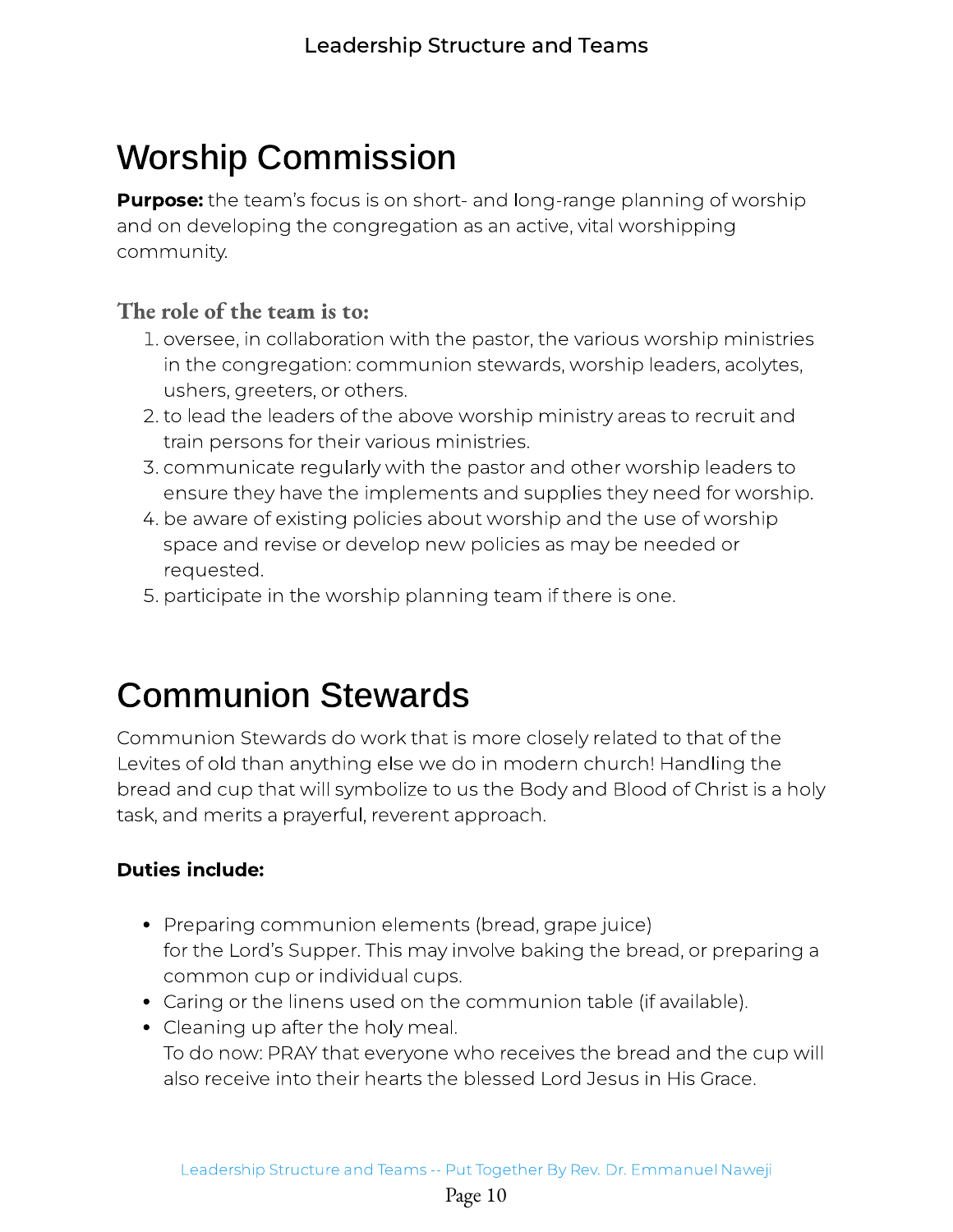# Nominations and Leadership Development

Purpose: Empowering Spiritual Leaders for the Mission of the Church

# The roles of the committee on nominations and leadership development<br>are to:

- 1. identify the gifts and strength of persons in the congregation (1<br>Corinthians 12: 4-7)
	- 2. develop their gifts and skills and nurture them in their mission or ministry roles (2 Peter 1: 5-8)
	- 3. deploy persons according to their gifts and passion in areas of service within the church, community and world (Luke 10:1-2)
	- 4. evaluate the effectiveness of their service and provide necessary training and support (Romans 12:1-2)
	- 5. Monitor the progress of their development and celebrate their accomplishments and service (1 Corinthians 9: 24-25) accomplishments and service  $\mu$  correlations  $\sim$  24)

# Christian Education

**Purpose**: the oversight of the disciple-making process

#### The role of Christian Education is to: The role of Christian Education is to:

- 
- 1. create education and formation settings for persons of all ages.<br>2. recruit teachers, group leaders and arrange for substitute teachers or group leaders for Sunday School (all ages), VBS, Christmas program, etc.
- 3. train teachers and leaders.
- 4. explore curriculum options; order curriculum and supplies.
- 5. work out and manage a budget.
- 6. identify, teach and monitor the necessary policies, procedures, and Safe Sanctuaries guidelines, including arrangements for background checks.
- 7. communicate, through the church council or other means, the accomplishments, opportunities, and needs of this ministry.
- accomplishments, opportunities, and needs of this ministry. . evaluate the overall ministry and the various events, classes, and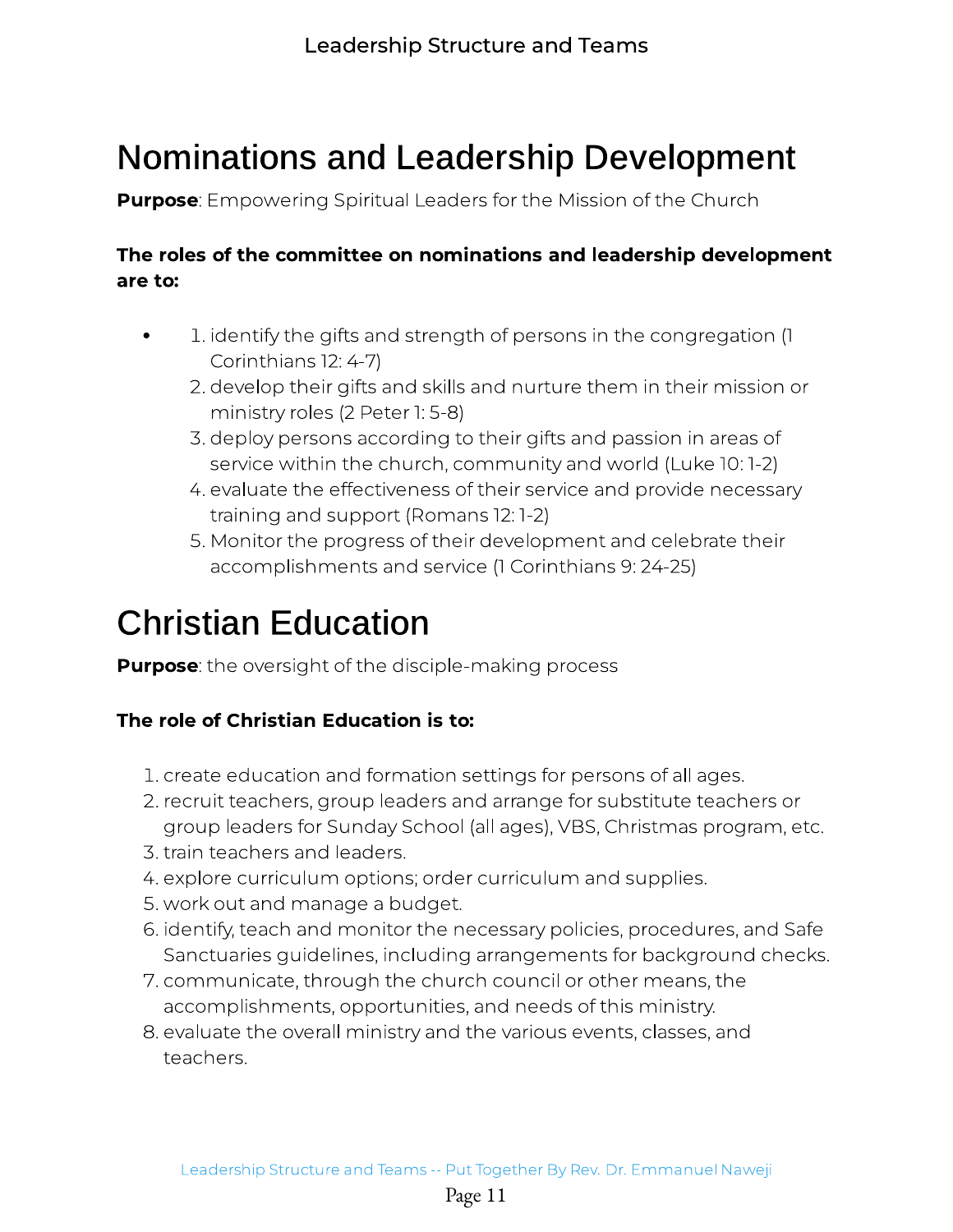### Four Primary partners:

- 1. Teachers and group leaders<br>2. Age-level leaders
- 
- 3. Families
- 4. The Pastor

# Lay Leader

### What's my job?

- An effective Lay Leader functions as the primary representative of and<br>role model for Christian discipleship and faith lived out in the church and in daily life for the people of a congregation.
- The Lay Leader works with the pastor to fulfill the mission and vision of the congregation. the congregation.

### when does the Lay Leader does

- This leader represents the lay people in the congregation and is a role model of Christian discipleship for the congregation.
- This leader examines ways the congregation as a whole and as individuals can be involved in caring ministries in the community.
- He or she works with the pastor and other leaders to launch or strengthen ministries that build discipleship and increase God's presence of caring, justice and love in the world.
- The Lay Leader makes plans with leaders in the congregation for The Lay Leader makes plans with leaders in the congregation for celebrating the ministry of laypeople throughout the year, and especially on Laity Sunday.<br>The Lay Leader learns about the actions taken at annual conference and •
- The Lay Leader learns about the actions taken at annual conference and by the General Conference and shares this information with members of
- the congregation.<br>• The Lay Leader meets regularly with the pastor to discuss the state of The Lay Leader meets regularly with the pastor to discuss the state of the church and the opportunities for ministry.

# Audit Committee

**Local church audit**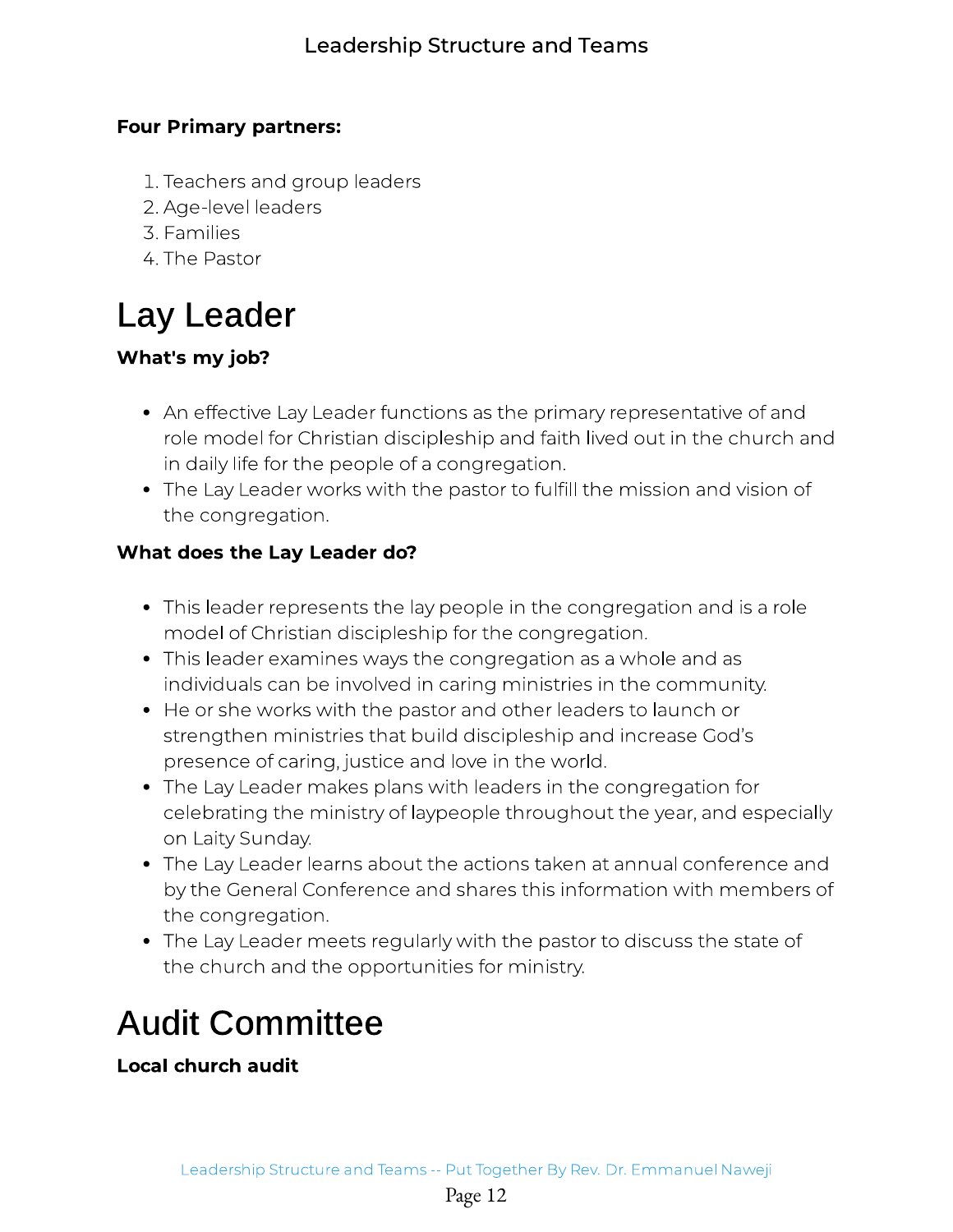this is an independent evaluation of the indication operation of the and the na internal controls of the local church by a qualied person or persons

### Duties

- 
- to review the cash and investment reconciliations<br>• to interview with the treasurer, financial secretary, pastor, fiance committee chair, office manager (secretary), those who count offerings, etc., with inquiries regarding compliance with existing written financial policies and procedures
- to review journal entries and authorized check signers for each checking and investment account
- $\frac{1}{2}$ to review other procedures requested by the committee on nance

# Memorial Committee

### Mission:

to honor the memory of those whose lives have blessed the church by using their donations to serve God through the local church

### Duties

- 
- to keep records of memorial gifts<br>• to use donated money in order to purchase gifts as requested by the to use donated money in order to purchase gifts as requested by the family for a special project or purpose.